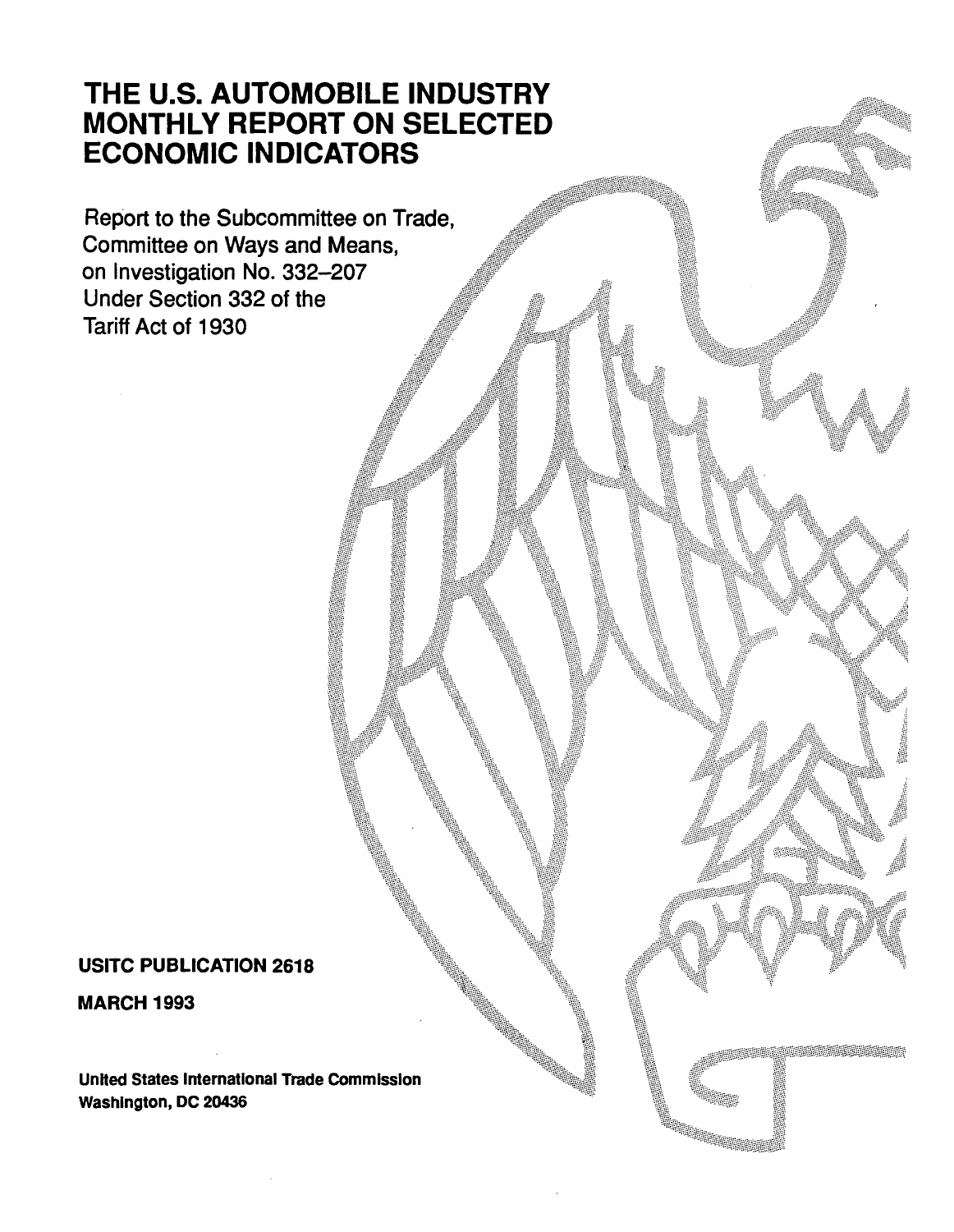## UNITED STATES INTERNATIONAL TRADE COMMISSION

# COMMISSIONERS

Don E. Newquist, Chairman Peter S. Watson, Vice Chairman David B. Rohr Anne E. Brunsdale Carol T. Crawford Janet A. Nuzum

> Office of Operations Robert A. Rogowsky, Director

> > Office of Industries Vern Simpson, Director

*This report was prepared principally by* 

Kim Oliver

Machinery and Transportation Division

Address all communications to Secretary to the Commission United States International Trade Commission Washington, DC 20436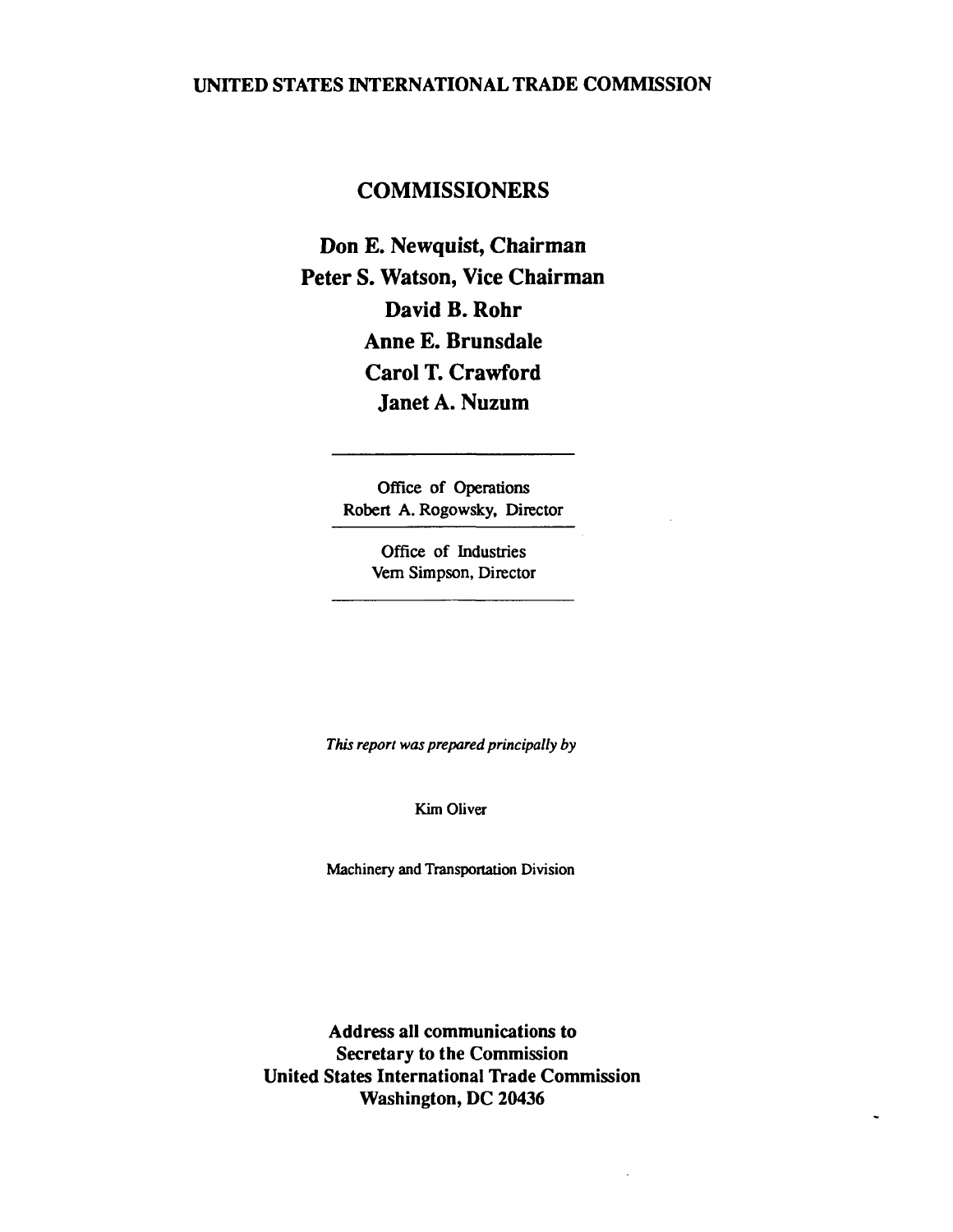## C 0 N T E N T S

 $\overline{\phantom{a}}$ 

 $\bar{z}$ 

 $\bar{z}$ 

 $\sim$  $\mathbb{R}^2$ 

 $\overline{\phantom{a}}$ 

 $\ddot{\phantom{a}}$ 

 $\sim$ 

 $\bar{z}$ 

## Tables

| $\mathbf{1}$ . | New passenger automobiles: U.S. retail sales of domestic<br>production, production, inventory, days' supply, and |    |
|----------------|------------------------------------------------------------------------------------------------------------------|----|
|                | employment, by specified periods, March 1991-February 1993 1                                                     |    |
| 2 <sub>1</sub> | New passenger automobiles: U.S. imports, by principal sources                                                    |    |
|                |                                                                                                                  |    |
| 3 <sub>1</sub> | Lightweight automobile trucks and bodies and cab/chassis for                                                     |    |
|                | lightweight automobile trucks: U.S. imports, by principal                                                        |    |
|                | sources and by specified periods, February 1991-January 1993 3                                                   |    |
|                | 4. New passenger automobiles: U.S. exports of domestic                                                           |    |
|                | merchandise, by principal markets and by specified periods,                                                      |    |
|                |                                                                                                                  | 4  |
| 5.             | Lightweight automobile trucks and bodies and cab/chassis for                                                     |    |
|                | lightweight automobile trucks: U.S. exports of domestic                                                          |    |
|                | merchandise, by principal markets and by specified periods,                                                      |    |
|                |                                                                                                                  | -5 |
| 6.             | New passenger automobiles: Sales of domestic and imported                                                        |    |
|                | passenger automobiles and sales of imported passenger                                                            |    |
|                | automobiles as a percent of total U.S. sales, by specified                                                       |    |
|                |                                                                                                                  | 6  |
| 7.             | New passenger automobiles: Price indexes, by specified periods,                                                  |    |
|                |                                                                                                                  | -6 |
| 8.             | New passenger automobiles: Retail price changes in the U.S.                                                      |    |
|                |                                                                                                                  | 7  |
| 9.             | Manufacturers' suggested retail prices of selected U.S. and                                                      |    |
|                | Japanese automobiles, April 1981-March 1993 8                                                                    |    |
|                |                                                                                                                  |    |

 $\bar{z}$ 

Page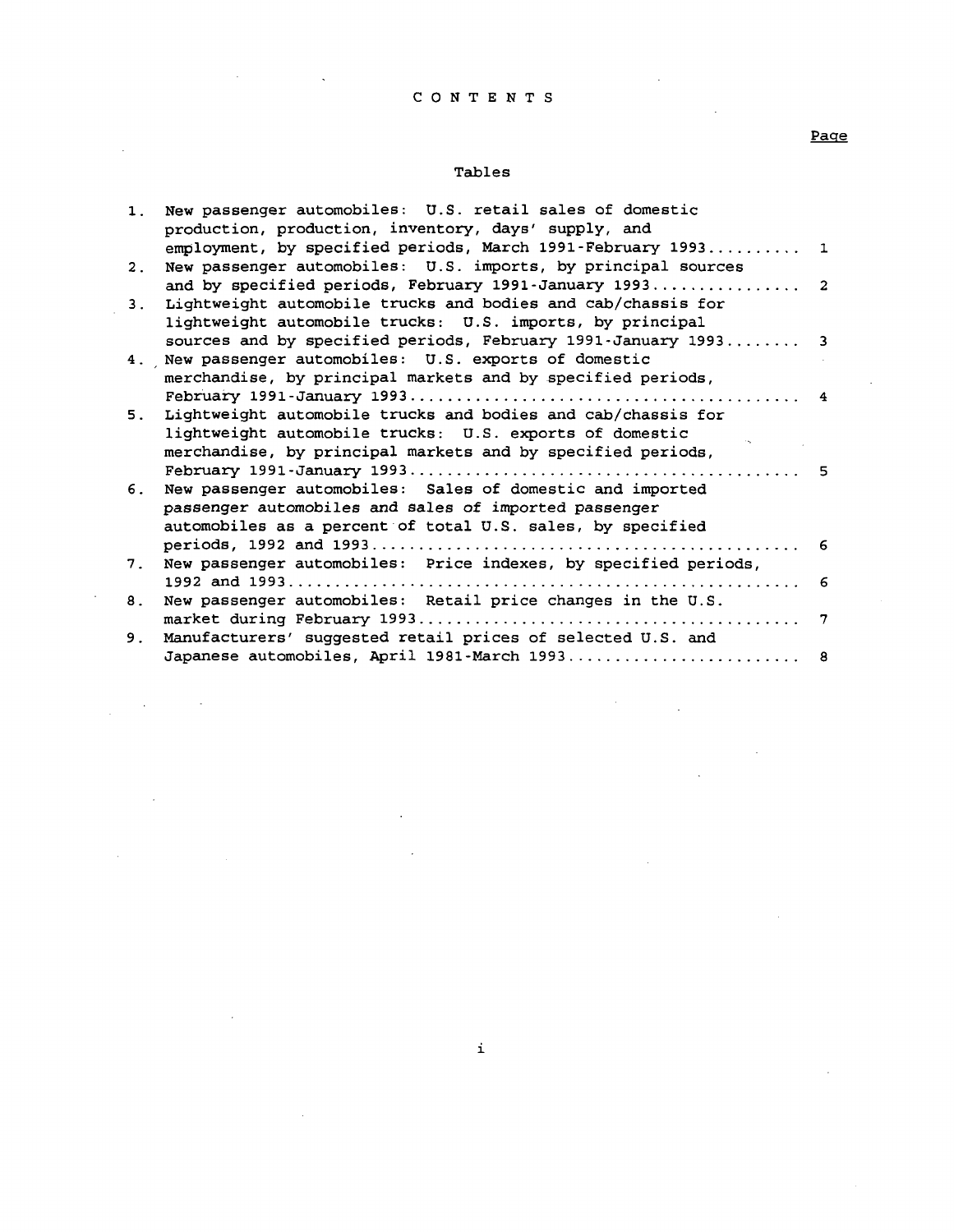$\label{eq:2.1} \frac{1}{\sqrt{2}}\sum_{i=1}^n\frac{1}{\sqrt{2}}\sum_{i=1}^n\frac{1}{\sqrt{2}}\sum_{i=1}^n\frac{1}{\sqrt{2}}\sum_{i=1}^n\frac{1}{\sqrt{2}}\sum_{i=1}^n\frac{1}{\sqrt{2}}\sum_{i=1}^n\frac{1}{\sqrt{2}}\sum_{i=1}^n\frac{1}{\sqrt{2}}\sum_{i=1}^n\frac{1}{\sqrt{2}}\sum_{i=1}^n\frac{1}{\sqrt{2}}\sum_{i=1}^n\frac{1}{\sqrt{2}}\sum_{i=1}^n\frac$ 

 $\label{eq:2.1} \frac{1}{\sqrt{2\pi}}\int_{0}^{\infty} \frac{d\mu}{\sqrt{2\pi}}\left(\frac{d\mu}{\mu}\right)^2\frac{d\mu}{\mu}\left(\frac{d\mu}{\mu}\right)^2\frac{d\mu}{\mu}\left(\frac{d\mu}{\mu}\right)^2.$ 

 $\label{eq:2.1} \frac{1}{\sqrt{2}}\int_{\mathbb{R}^3} \frac{1}{\sqrt{2}}\left(\frac{1}{\sqrt{2}}\right)^2\left(\frac{1}{\sqrt{2}}\right)^2\left(\frac{1}{\sqrt{2}}\right)^2\left(\frac{1}{\sqrt{2}}\right)^2\left(\frac{1}{\sqrt{2}}\right)^2\left(\frac{1}{\sqrt{2}}\right)^2.$  $\label{eq:2.1} \frac{1}{\sqrt{2}}\int_{\mathbb{R}^3}\frac{1}{\sqrt{2}}\left(\frac{1}{\sqrt{2}}\right)^2\frac{1}{\sqrt{2}}\left(\frac{1}{\sqrt{2}}\right)^2\frac{1}{\sqrt{2}}\left(\frac{1}{\sqrt{2}}\right)^2\frac{1}{\sqrt{2}}\left(\frac{1}{\sqrt{2}}\right)^2.$  $\label{eq:2.1} \frac{1}{\sqrt{2}}\left(\frac{1}{\sqrt{2}}\right)^{2} \left(\frac{1}{\sqrt{2}}\right)^{2} \left(\frac{1}{\sqrt{2}}\right)^{2} \left(\frac{1}{\sqrt{2}}\right)^{2} \left(\frac{1}{\sqrt{2}}\right)^{2} \left(\frac{1}{\sqrt{2}}\right)^{2} \left(\frac{1}{\sqrt{2}}\right)^{2} \left(\frac{1}{\sqrt{2}}\right)^{2} \left(\frac{1}{\sqrt{2}}\right)^{2} \left(\frac{1}{\sqrt{2}}\right)^{2} \left(\frac{1}{\sqrt{2}}\right)^{2} \left(\$ 

 $\label{eq:2.1} \frac{1}{\sqrt{2}}\int_{\mathbb{R}^3}\frac{1}{\sqrt{2}}\left(\frac{1}{\sqrt{2}}\int_{\mathbb{R}^3}\frac{1}{\sqrt{2}}\left(\frac{1}{\sqrt{2}}\int_{\mathbb{R}^3}\frac{1}{\sqrt{2}}\left(\frac{1}{\sqrt{2}}\int_{\mathbb{R}^3}\frac{1}{\sqrt{2}}\right)\frac{1}{\sqrt{2}}\right)\frac{1}{\sqrt{2}}\right)=\frac{1}{2}\int_{\mathbb{R}^3}\frac{1}{\sqrt{2}}\int_{\mathbb{R}^3}\frac{1}{\sqrt{2}}\left(\frac{1$  $\mathcal{L}(\mathcal{L}(\mathcal{L}(\mathcal{L}(\mathcal{L}(\mathcal{L}(\mathcal{L}(\mathcal{L}(\mathcal{L}(\mathcal{L}(\mathcal{L}(\mathcal{L}(\mathcal{L}(\mathcal{L}(\mathcal{L}(\mathcal{L}(\mathcal{L}(\mathcal{L}(\mathcal{L}(\mathcal{L}(\mathcal{L}(\mathcal{L}(\mathcal{L}(\mathcal{L}(\mathcal{L}(\mathcal{L}(\mathcal{L}(\mathcal{L}(\mathcal{L}(\mathcal{L}(\mathcal{L}(\mathcal{L}(\mathcal{L}(\mathcal{L}(\mathcal{L}(\mathcal{L}(\mathcal{$  $\label{eq:2.1} \frac{1}{\sqrt{2}}\int_{\mathbb{R}^3}\frac{1}{\sqrt{2}}\left(\frac{1}{\sqrt{2}}\right)^2\frac{1}{\sqrt{2}}\left(\frac{1}{\sqrt{2}}\right)^2\frac{1}{\sqrt{2}}\left(\frac{1}{\sqrt{2}}\right)^2\frac{1}{\sqrt{2}}\left(\frac{1}{\sqrt{2}}\right)^2.$ 

 $\label{eq:2.1} \frac{1}{\sqrt{2}}\int_{\mathbb{R}^3}\frac{1}{\sqrt{2}}\left(\frac{1}{\sqrt{2}}\right)^2\frac{1}{\sqrt{2}}\left(\frac{1}{\sqrt{2}}\right)^2\frac{1}{\sqrt{2}}\left(\frac{1}{\sqrt{2}}\right)^2\frac{1}{\sqrt{2}}\left(\frac{1}{\sqrt{2}}\right)^2.$  $\label{eq:2.1} \frac{1}{\sqrt{2}}\int_{\mathbb{R}^3}\frac{1}{\sqrt{2}}\left(\frac{1}{\sqrt{2}}\right)^2\frac{1}{\sqrt{2}}\left(\frac{1}{\sqrt{2}}\right)^2\frac{1}{\sqrt{2}}\left(\frac{1}{\sqrt{2}}\right)^2\frac{1}{\sqrt{2}}\left(\frac{1}{\sqrt{2}}\right)^2.$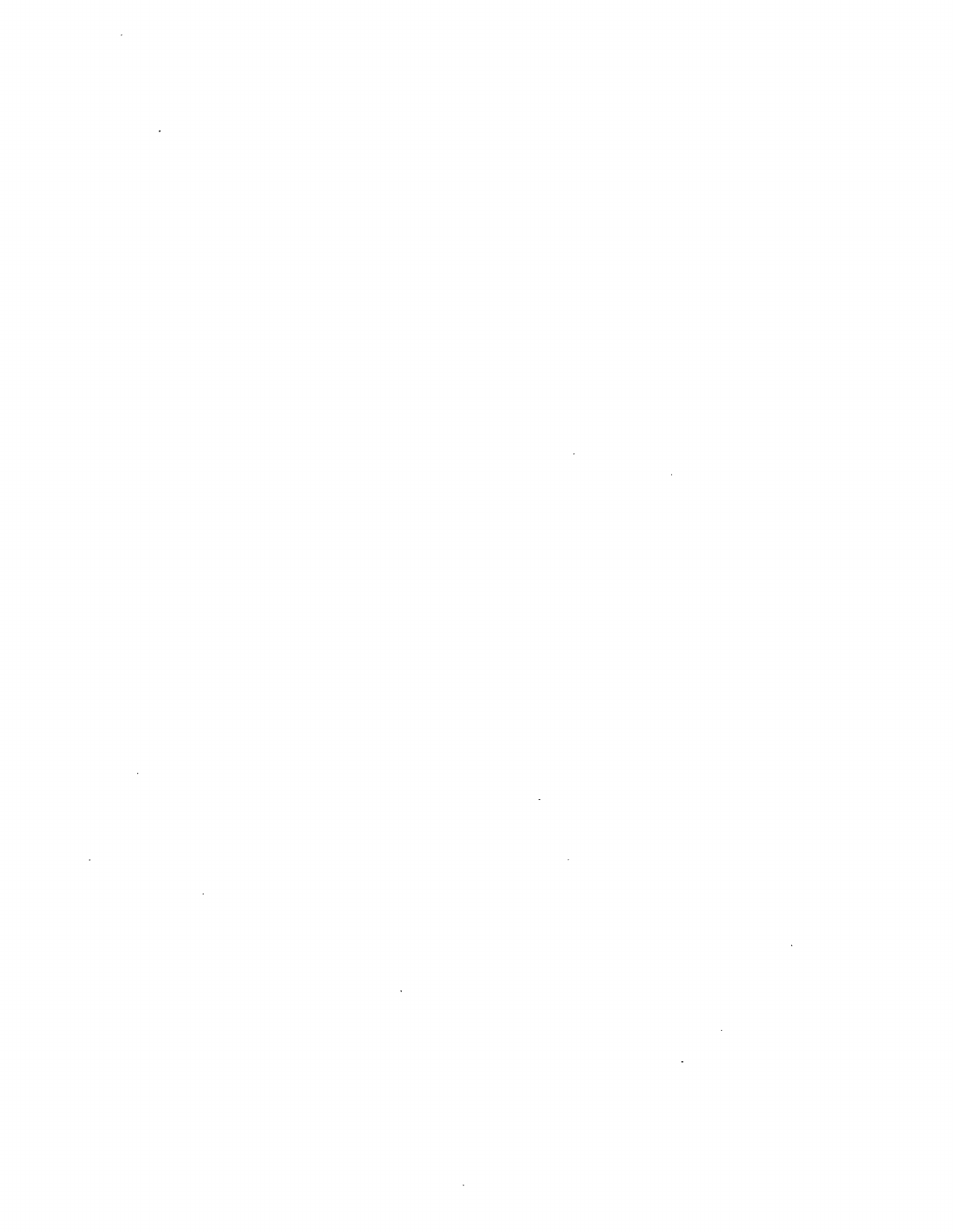Table 1 New passenger automobiles: U.S. retail sales of domestic production, production, inventory, days' supply, and employment, by specified periods, March 1992-February 1993

| (In thousands of units; thousands of employees)      |                       |                               |            |                               |            |  |  |  |  |
|------------------------------------------------------|-----------------------|-------------------------------|------------|-------------------------------|------------|--|--|--|--|
|                                                      | 1992-93               |                               |            | 1991-92                       |            |  |  |  |  |
|                                                      | Jan.                  | Feb.                          | Mar. 1992- | Feb.                          | Mar. 1991- |  |  |  |  |
| Item                                                 | 1993                  | 1993                          | Feb. 1993  | 1992                          | Feb. 1992  |  |  |  |  |
| Retail sales of domes-                               |                       |                               |            |                               |            |  |  |  |  |
| tic production                                       | 430                   | 461                           | 6,263      | 492                           | 6,518      |  |  |  |  |
| Production                                           | 457                   | 497                           | 5,760      | 440                           | 6,379      |  |  |  |  |
| Inventory                                            | 1,295                 | 1,363                         |            | 1,257                         |            |  |  |  |  |
| Days' $\sup_{\mathbf{E}} \frac{1}{3}$<br>Employment: | 75                    | 74                            |            | 64                            |            |  |  |  |  |
| Total employees                                      |                       |                               |            |                               |            |  |  |  |  |
| Production workers                                   | $\frac{827^4}{635^4}$ | $820^{5}$<br>630 <sup>5</sup> |            | $748^{6}$<br>566 <sup>6</sup> |            |  |  |  |  |

<sup>1</sup> Not applicable.

<sup>2</sup> Days' supply is an average for each class size which is determined by the previous month's retail sales.

 $3$  Employment data are for SIC 371 (motor vehicles and motor vehicle equipment).<br>
<sup>4</sup> Data are for December 1992, revised.

5 Data are for January 1993.

6 Data are for January 1992.

Source: Production, retail sales, days' supply, and inventory, Automotive News; and employment, U.S. Department of Labor.

Note.--Because of rounding, figures may not add to the totals shown. Market classifications discontinued because of the unavailability of data.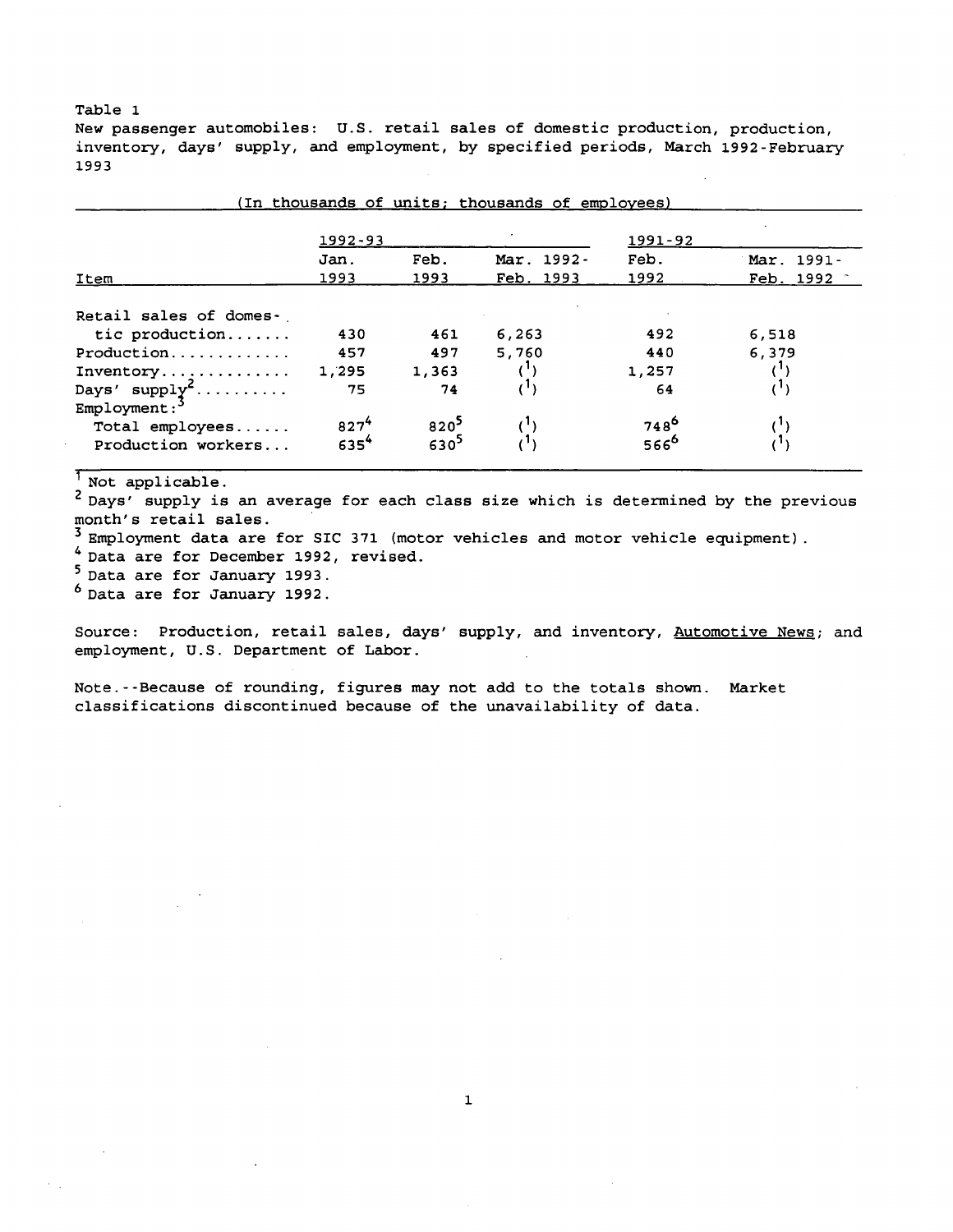New passenger automobiles: U.S. imforts, by principal sources and by specified periods, February 1991-January 1993

|                                        | 1992-93       |               |                  | 1991-92               |                  |  |  |
|----------------------------------------|---------------|---------------|------------------|-----------------------|------------------|--|--|
|                                        | Dec.          | Jan.          | Feb. 1992-       | Jan.                  | Feb. 1991-       |  |  |
| Source                                 | 1992          | 1993          | <u>Jan. 1993</u> | 1992                  | <u>Jan. 1992</u> |  |  |
|                                        |               |               | Quantity (units) |                       |                  |  |  |
|                                        |               |               |                  |                       |                  |  |  |
| Japan                                  | 163,439       | 132,842       | 1,614,127        | 155,781               | 1,769,485        |  |  |
| Canada.                                | 103,153       | 86,921        | 1,202,195        | 85,084                | 1,200,000        |  |  |
| Germany                                | 20,085        | 14,226        | 209,787          | 10,563                | 171,362          |  |  |
| Korea, South                           | 14,317        | 14,494        | 133,416          | 14,322                | 183,977          |  |  |
| Sweden                                 | 5,691         | 4,960         | 76,274           | 5,518                 | 60,955           |  |  |
| Mexico                                 | 11,692        | 10,238        | 255,343          | 21,044                | 250,567          |  |  |
| Yugoslavia                             | $\Omega$      | $\Omega$      | $\Omega$         | $\Omega$              | 2,065            |  |  |
| United Kingdom                         | 2,029         | 1,128         | 11,671           | 464                   | 14,077           |  |  |
| Italy                                  | 36            | 33            | 1,749            | 120                   | 2,301            |  |  |
| $France \dots \dots \dots$             | 0             | 2             | 32               | 37                    | 1,516            |  |  |
| $\texttt{Brazil} \ldots \ldots \ldots$ | 1,725         | 2             | 12,067           | 1,013                 | 9,639            |  |  |
| All other                              | 4,555         | 3,727         | 29,358           | 3,312                 | 42,721           |  |  |
| $Total$                                | 326,724       | 268,573       | 3,546,037        | 297,258               | 3,708,665        |  |  |
|                                        |               |               |                  | Value (1,000 dollars) |                  |  |  |
|                                        |               |               |                  |                       |                  |  |  |
| Japan                                  | 2,037,716     | 1,666,962     | 19,877,885       | 1,858,136             | 20,563,904       |  |  |
| Canada.                                | 1,299,750     | 992,626       | 14, 473, 813     | 921,050               | 14, 122, 706     |  |  |
| Germany                                | 609,940       | 349,078       | 5,919,722        | 307,557               | 4,776,846        |  |  |
| Korea, South                           | 82,397        | 87,454        | 745,554          | 81,825                | 1,030,157        |  |  |
| $S$ weden                              | 107,448       | 96,832        | 1,418,944        | 100,714               | 1,099,018        |  |  |
| Mexico                                 | 122,019       | 112,279       | 2,489,319        | 213,886               | 2,595,278        |  |  |
| Yugoslavia                             | $\Omega$      | $\Omega$      | 0                | 0                     | 4,817            |  |  |
| United Kingdom                         | 75,327        | 42,291        | 425,873          | 15,444                | 488,604          |  |  |
| Italy                                  | 1,320         | 1,732         | 59,379           | 9,077                 | 143,419          |  |  |
| $France \ldots \ldots \ldots$          | $\mathbf 0$   | 85            | 401              | 477                   | 18,597           |  |  |
| $\texttt{Brazil}$                      | 12,238        | 15            | 80,908           | 6,202                 | 60,067           |  |  |
| All other                              | <u>79,045</u> | <u>68,203</u> | 417,584          | 38,737                | 533,477          |  |  |
| $Total$                                | 4,425,210     | 3, 417, 557   | 45,909,555       | 3,553,104             | 45, 436, 888     |  |  |

Data include imports into Puerto Rico; data do not include automobiles assembled in U.S. foreign trade zones.

Source: Compiled from official statistics of the U.S. Department of Commerce.

Note.--Because of rounding, figures may not add to the totals shown.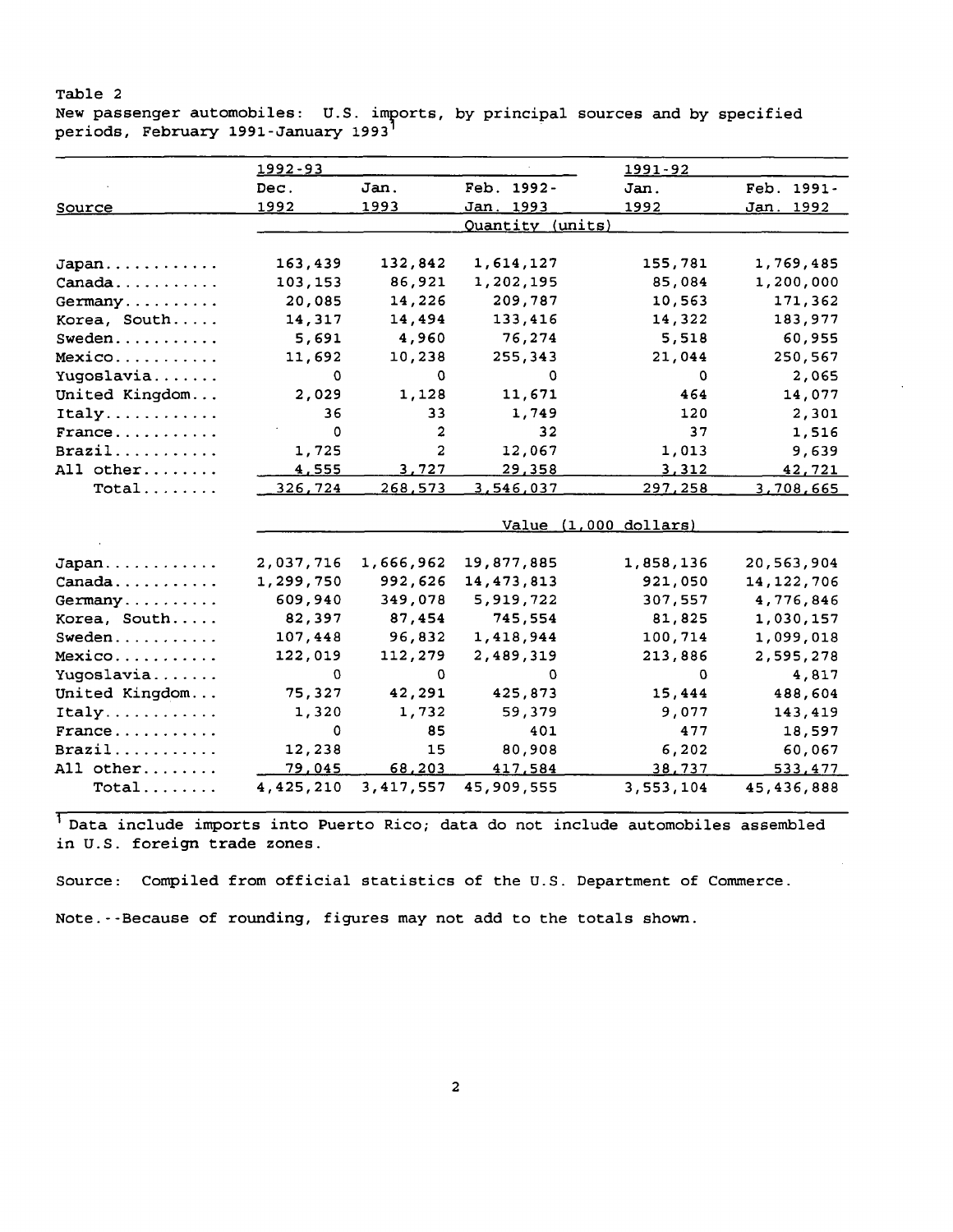Table 3 Lightweight automobile  $trucks<sup>1</sup>$  and bodies and  $cab/chassis$  for lightweight automobile trucks:  $U.S.$  imports, by principal sources and by specified periods, February 1991-January 1993

|               | 1992                           |                          |            | 1991    |            |  |  |  |
|---------------|--------------------------------|--------------------------|------------|---------|------------|--|--|--|
|               | Dec.                           | Jan.                     | Feb. 1992- | Jan.    | Feb. 1991- |  |  |  |
| <b>Source</b> | 1992                           | 1993                     | Jan. 1993  | 1992    | Jan. 1992  |  |  |  |
|               |                                | $(mits)^{3}$<br>Ouantity |            |         |            |  |  |  |
| Japan         | 16,723                         | 11,132                   | 164,263    | 16,985  | 274,793    |  |  |  |
| Canada.       | 37,782                         | 33,789                   | 498,555    | 38,357  | 405,108    |  |  |  |
| Mexico        | 2,223                          | 2,664                    | 26,378     | 1,540   | 13,404     |  |  |  |
| All other     | 5.                             | 0                        | 52         | 3       | 72         |  |  |  |
| $Total$       | 56,733                         | 47,585                   | 689,248    | 57,065  | 693,377    |  |  |  |
|               | $\sim$ Value $(1,000$ dollars) |                          |            |         |            |  |  |  |
| Japan         | 145,171                        | 93,648                   | 1,209,199  | 114,345 | 1,679,719  |  |  |  |
| Canada.       | 524,564                        | 459,380                  | 6,601,726  | 514,860 | 5,588,950  |  |  |  |
| Mexico        | 40,874                         | 49,228                   | 475,181    | 27,670  | 225,746    |  |  |  |
| All other     | 2,607                          | 1,155                    | 22,136     | 690     | 21,198     |  |  |  |
| $Total$       | 713,216                        | 603,411                  | 8,308,242  | 657,566 | 7,515,612  |  |  |  |

Defined as not over 10,000 pounds gvw.

Partially estimated, all data include imports into Puerto Rico.

3 Quantity data include complete trucks and cab/chassis, but exclude bodies.

Source: Compiled from official statistics of the U.S. Department of Commerce, except as noted.

Note.--Because of rounding, figures may not add to the totals shown.

3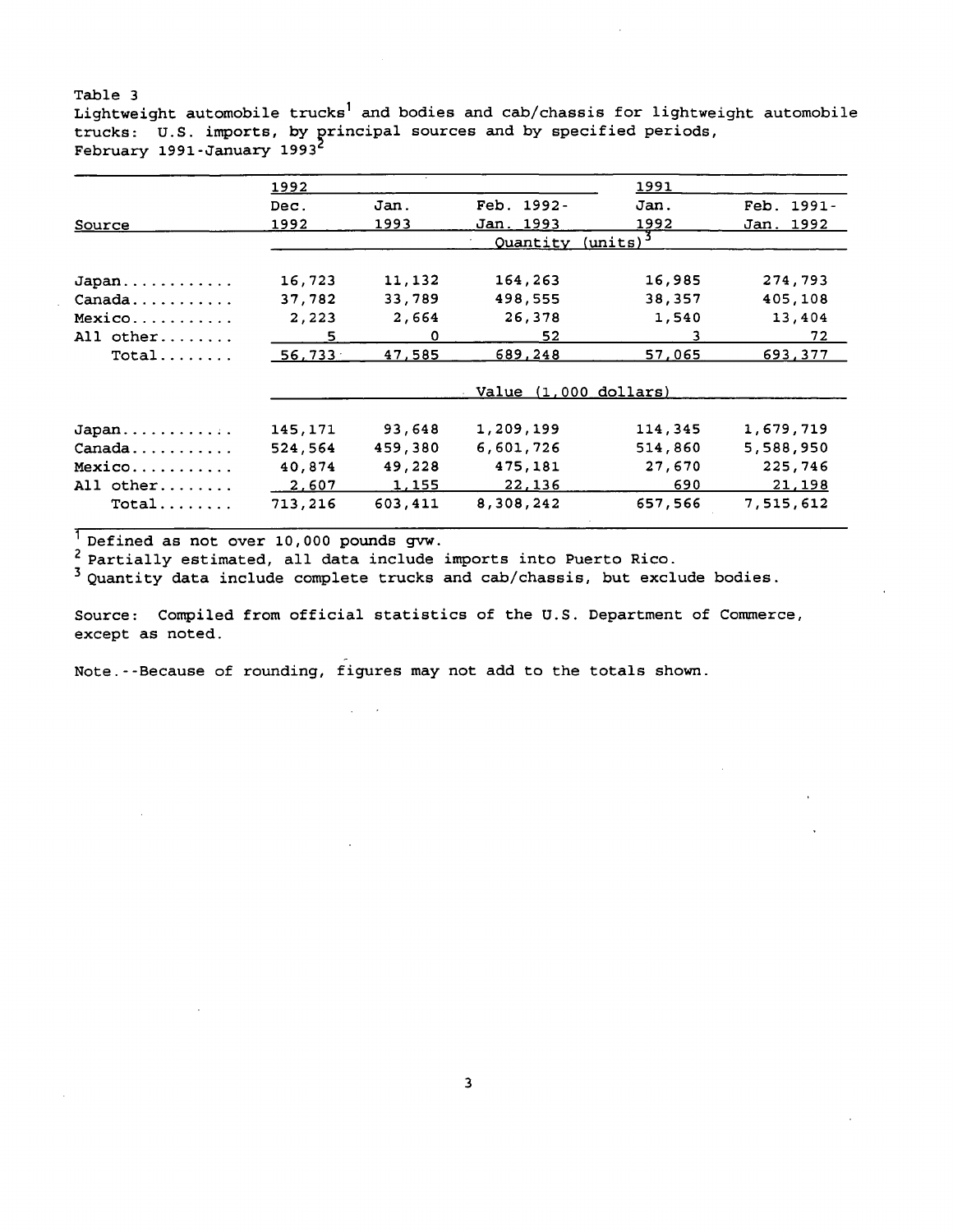## Table 4 New passenger automobiles: U.S. exports of domestic merchandise, by principal markets and by specified periods, February 1992-January 1993

|             | 1992-93   |         |                  | 1991-92               |            |
|-------------|-----------|---------|------------------|-----------------------|------------|
|             | Dec.      | Jan.    | Feb. 1992-       | Jan.                  | Feb. 1991- |
| Market      | 1992      | 1993    | Jan. 1993        | 1992                  | Jan. 1992  |
|             |           |         | Quantity (units) |                       |            |
| Canada.     | 37,475    | 22,590  | 464,057          | 18,443                | 469,687    |
| Japan       | 5,452     | 3,522   | 41,864           | 2,256                 | 27,843     |
| All $other$ | 51,505    | 23,713  | 350,857          | 21,299                | 231,105    |
| Total       | 94,703    | 50,376  | 859,452          | 41,998                | 728,635    |
|             |           |         |                  | Value (1,000 dollars) |            |
| Canada      | 520,339   | 303,814 | 6,036,909        | 233,219               | 5,897,707  |
| Japan       | 91,169    | 59,190  | 712,600          | 41,807                | 493,168    |
| All other   | 797,225   | 362,657 | 5,255,162        | 309,494               | 3,195,895  |
| $Total$     | 1,412,645 | 734,295 | 12,042,403       | 584,520               | 9,586,769  |

Source: Compiled from official statistics of the U.S. Department of Commerce.

4

Note.--Because of rounding, figures may not add to the totals shown.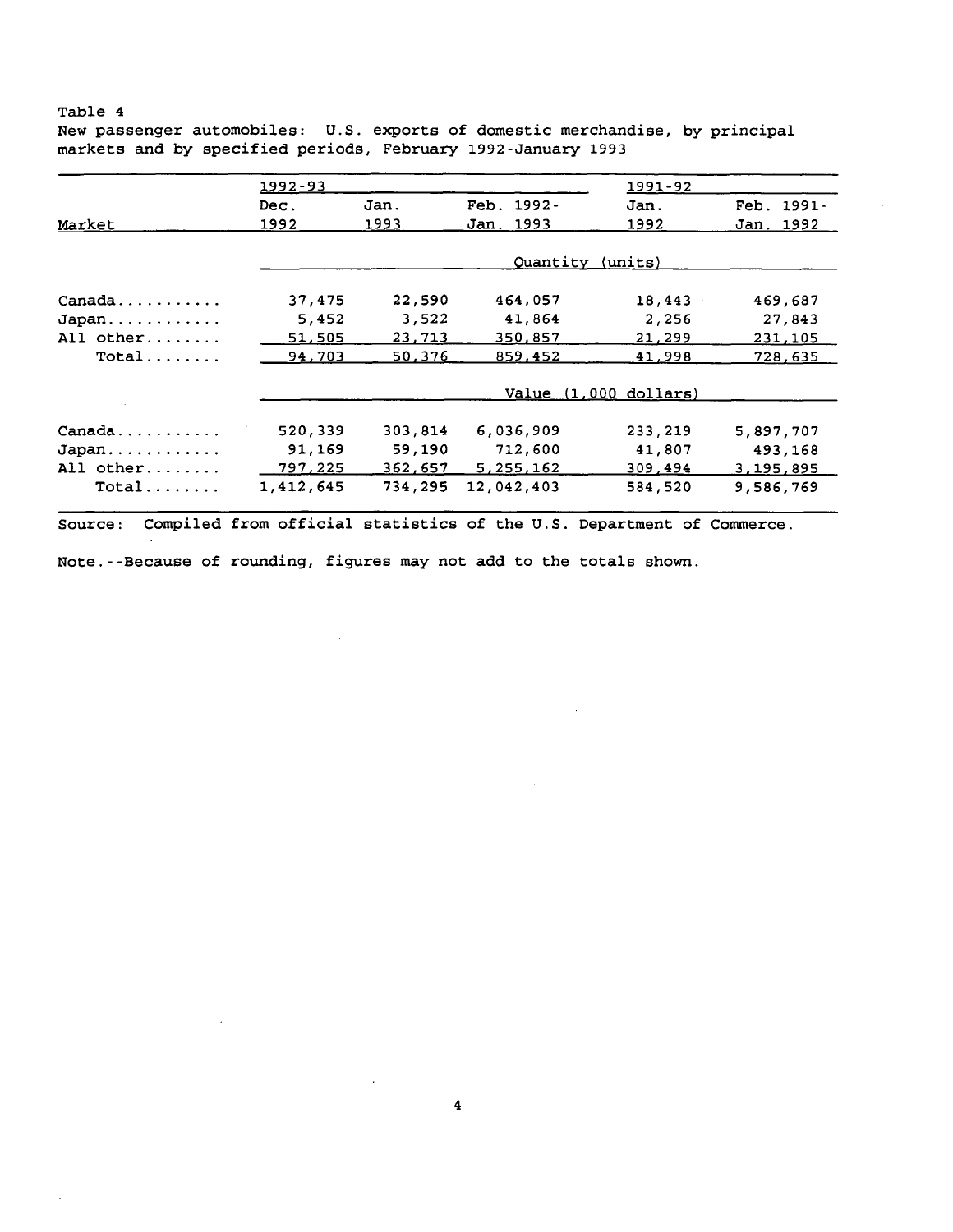Lightweight automobile  $trucks<sup>1</sup>$  and bodies and cab/chassis for lightweight automobile trucks: U.S. exports of domestic merchandise, by principal markets and by specified periods, February 1992-January 1993<sup>2</sup>

|           | 1992-93 |         |                               | 1991-92 |            |
|-----------|---------|---------|-------------------------------|---------|------------|
|           | Dec.    | Jan.    | Feb. 1992-                    | Jan.    | Feb. 1991- |
| Market    | 1992    | 1993    | Jan. 1993                     | 1992    | Jan. 1992  |
|           |         |         | Quantity (units) <sup>3</sup> |         |            |
| Canada    | 9,712   | 5,742   | 110,479                       | 4,658   | 125,838    |
| All other | 4,491   | 2,980   | 32,864                        | 1,615   | 46,788     |
| $Total$   | 14,203  | 8,728   | 143,377                       | 6,273   | 172,626    |
|           |         |         | Value $(1,000$ dollars)       |         |            |
| Canada.   | 111,192 | 69,711  | 1,333,232                     | 61,245  | 1,660,244  |
| All other | 86,848  | 52,985  | 541,050                       | 22,011  | 545,386    |
| $Total$   | 198,040 | 122,748 | 1,874,746                     | 83,256  | 2,205,630  |

Defined as not over 10,000 pounds gvw.

3 Quantity data include complete trucks and cab/chassis, but exclude bodies.

Source: Compiled from official statistics of the U.S. Department of Commerce, except as noted.

Note.--Because of rounding, figures may not add to the totals shown.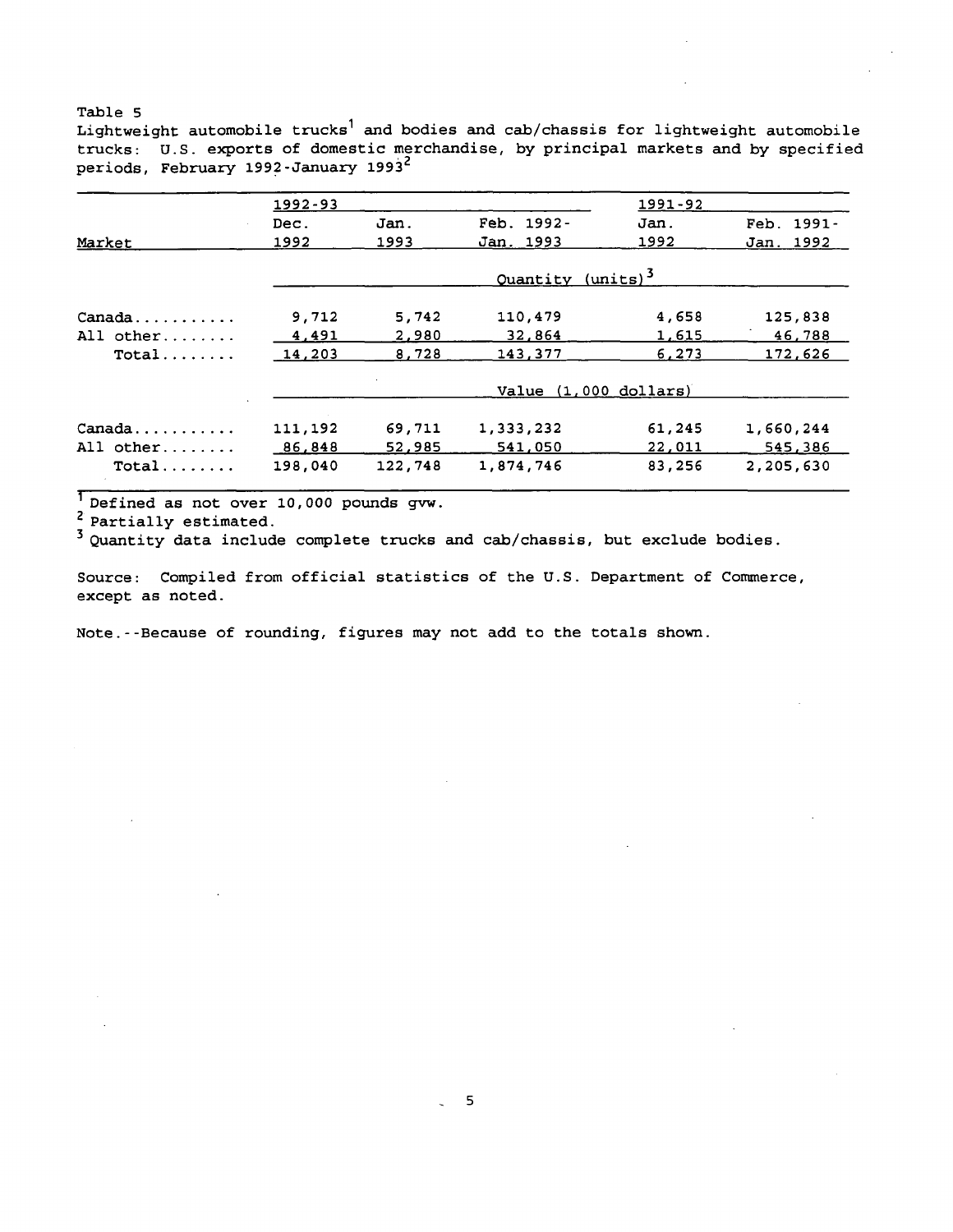New passenger automobiles: Sales of domestic and imported passenger automobiles and sales of imported passenger automobiles as a percent of total U.S. sales, by specified periods, 1992 and 1993

|            | Sales of-    |         |                          |         |                               |            |                      | Ratio of import |  |
|------------|--------------|---------|--------------------------|---------|-------------------------------|------------|----------------------|-----------------|--|
|            | Domestic     |         | Imported                 |         |                               | Total U.S. | sales to total       |                 |  |
|            | automobiles' |         | automobiles <sup>2</sup> |         | $_{\rm sales}$ <sup>1,2</sup> |            | sales <sup>1,2</sup> |                 |  |
| Period     | 1993         | 1992    | -1993                    | 1992    | 1993                          | 1992       | 1993                 | 1992            |  |
|            |              |         | Ouantity                 | (units) |                               |            | $-$ -Percent $-$     |                 |  |
| January    | 430.255      | 413.605 | 131,070                  | 146,499 | 561,325                       | 560,104    | 23.4                 | 26.2            |  |
| February   | 460.918      | 492,454 | 132.480                  | 158,530 | 593,398                       | 650.984    | 22.3                 | 24.4            |  |
| $Jan.$ Feb | 891,173      | 905,872 | 263,550                  | 305,029 | 1, 154, 723                   | 1,210,901  | 22.8                 | 25.2            |  |

1/ Domestic automobile sales include U.S.-, Canadian- and Mexican-built automobiles sold in the United States.

2/ Does not include automobiles imported from Canada and Mexico.

Source: Automotive News.

Table 7

New passenger automobiles: Price indexes, by specified periods, 1992 and 1993<sup>1</sup>

|                                      | 1992-93      |              |                   | 1992-93      |              |                   |
|--------------------------------------|--------------|--------------|-------------------|--------------|--------------|-------------------|
| Item                                 | Jan.<br>1993 | Feb.<br>1993 | Percent<br>change | Feb.<br>1992 | Feb.<br>1993 | Percent<br>change |
|                                      |              |              |                   |              |              |                   |
| Consumer Price<br>Index:             |              |              |                   |              |              |                   |
| Unadjusted<br>Seasonally             | 130.9        | 130.9        | 0.0               | 128.1        | 130.9        | $+2.2$            |
| adjusted<br>Producer Price<br>Index: | 129.8        | 129.8        | 0.0               | 126.7        | 129.8        | $+2.4$            |
| Unadjusted<br>Seasonally             | 128.7        | 129.5        | 0.6               | 127.7        | 129.5        | $+1.4$            |
| adjusted                             | 127.8        | 128.6        | $+0.6$            | 126.9        | 128.6        | $+1.3$            |

 $\frac{1}{1}$  Consumer price index, 1982-1984 = 100. Producer price index, 1982 = 100.

6

 $\bar{\lambda}$ 

 $\ddot{\phantom{a}}$ 

Source: U.S. Department of Labor.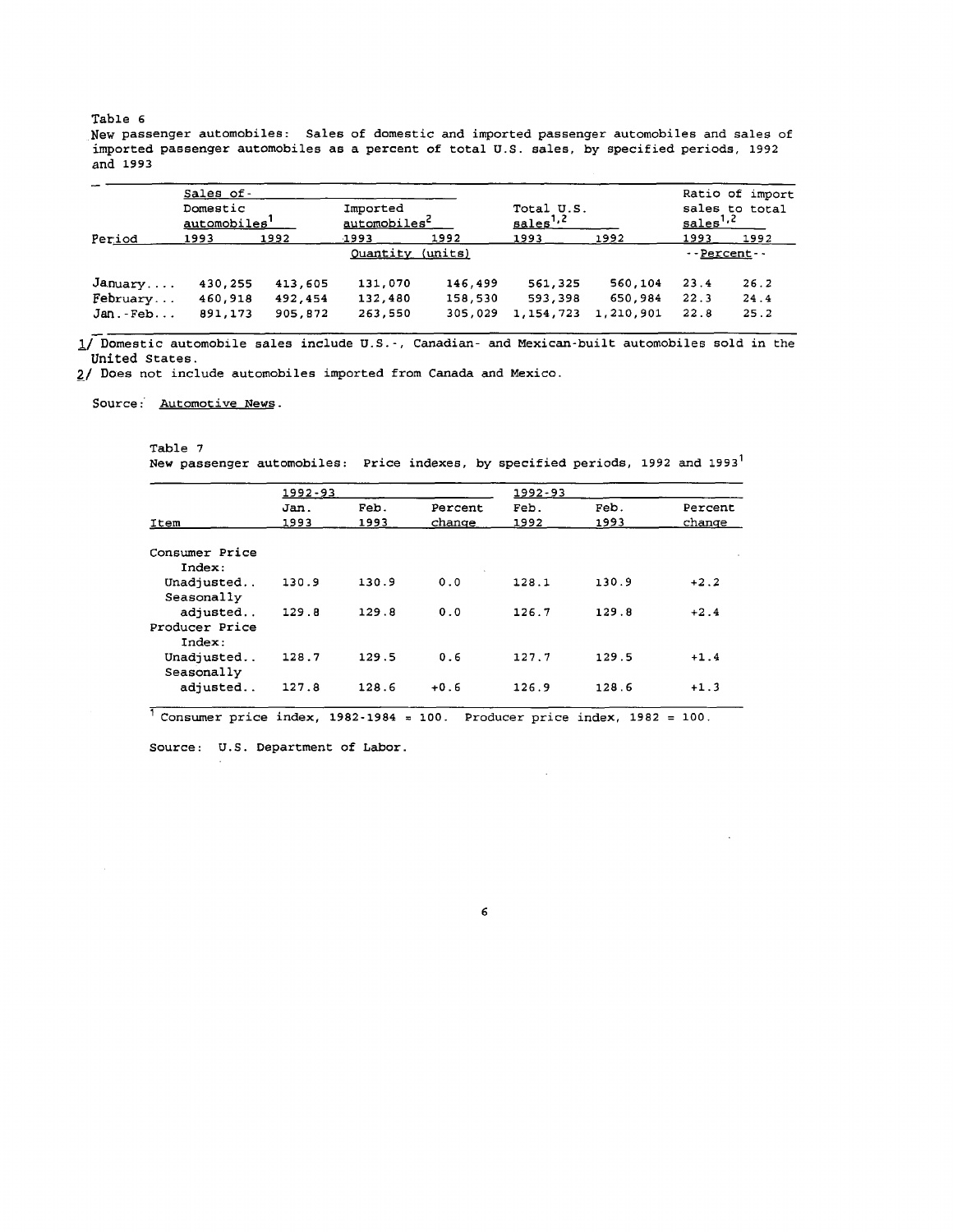$\sigma_{\rm{max}}$  .

New passenger automobiles: Retail price changes in the U.S. market during February 1993<sup>1</sup>

|                                                                    | Retail price changes     |
|--------------------------------------------------------------------|--------------------------|
| Country source/make                                                | February 1993 $(+ or -)$ |
|                                                                    |                          |
| U.S. producers:                                                    |                          |
| General Motors                                                     | No change.               |
|                                                                    | No change.               |
| $Chrysler \ldots \ldots \ldots \ldots \ldots \ldots \ldots \ldots$ | No change.               |
| Japanese producers:                                                |                          |
| Toyota Motors                                                      | No change.               |
| Mazda                                                              | No change.               |
| American Honda                                                     | No change.               |
| $Subaru$                                                           | No change.               |
| European producers:                                                |                          |
| Volkswagen                                                         | No change.               |
|                                                                    | No change.               |
|                                                                    | No change.               |
| Porsche                                                            | No change.               |
| Mercedes-Benz                                                      | No change.               |
| Korean producer:                                                   |                          |
| Hyundai                                                            | No change.               |
|                                                                    |                          |

1 Average retail price change for all models.

Source: Automotive News, February 1993.